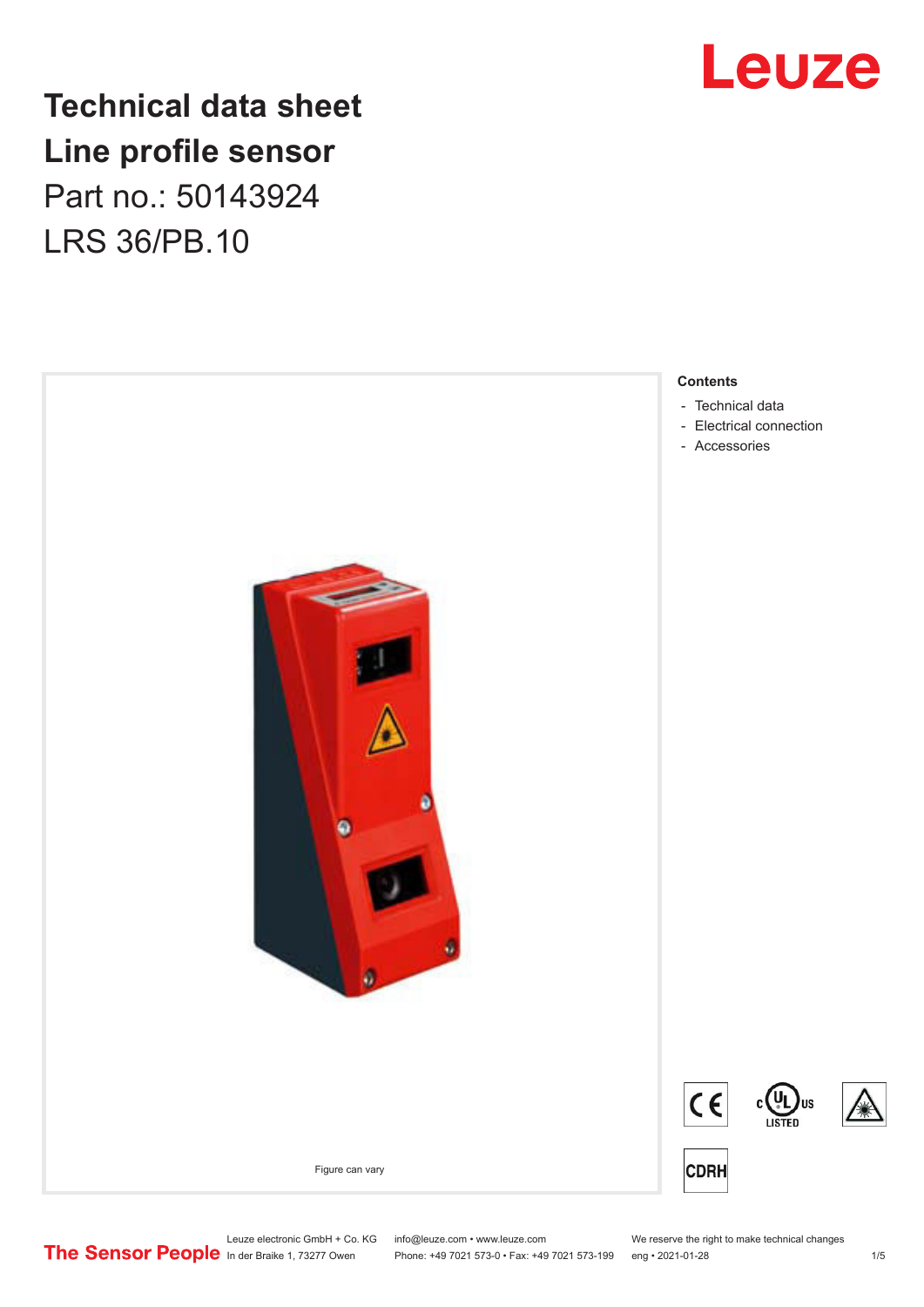## <span id="page-1-0"></span>**Technical data**

# Leuze

#### **Basic data Series** 36 **Contains Contains LxSsoft** configuration software **Application** 3D object detection **Special version Special version** Synchronization input **Optical data** Light source Laser, Red **Laser class** 2M **Measurement data X-axis detection range** 150 ... 600 mm **Z-axis detection range** 200 ... 800 mm **Minimum object size, x-axis** 2 ... 3 mm **Minimum object size, z-axis** 2 ... 6 mm **Electrical data Performance data Supply voltage U<sub>B</sub>** 18 ... 30 V, DC **Inputs Number of activation inputs** 1 Piece(s) **Outputs Number of digital switching outputs** 2 Piece(s) **Switching outputs Switching output 1 Switching element** Transistor, Push-pull **Switching output 2 Switching element** Transistor, Push-pull **Timing Response time** 10 ms **Interface Type** PROFIBUS DP, Ethernet **Connection Number of connections** 3 Piece(s) **Connection 1 Function** Signal IN Signal OUT Voltage supply **Type of connection** Connector **Thread size** M12 **Type** Male **Material** Metal **No. of pins** 8 -pin **Encoding** A-coded

| <b>Connection 2</b>            |                         |
|--------------------------------|-------------------------|
| <b>Function</b>                | Configuration interface |
|                                | Data interface          |
| Type of connection             | Connector               |
| <b>Thread size</b>             | M12                     |
| <b>Type</b>                    | Female                  |
| <b>Material</b>                | Metal                   |
| No. of pins                    | 4-pin                   |
| Encoding                       | D-coded                 |
|                                |                         |
| <b>Connection 4</b>            |                         |
| <b>Function</b>                | <b>PROFIBUS IN</b>      |
|                                | PROFIBUS OUT            |
| <b>Type of connection</b>      | Connector               |
| <b>Thread size</b>             | M <sub>12</sub>         |
| <b>Type</b>                    | Female                  |
| <b>Material</b>                | Metal                   |
| No. of pins                    | 5-pin                   |
| Encoding                       | B-coded                 |
| <b>Mechanical data</b>         |                         |
|                                |                         |
| Dimension (W x H x L)          | 56 mm x 160 mm x 74 mm  |
| <b>Housing material</b>        | Metal                   |
|                                | Plastic                 |
|                                |                         |
| <b>Metal housing</b>           | Aluminum                |
| Lens cover material            | Plastic                 |
| Net weight                     | 620 g                   |
|                                |                         |
| <b>Environmental data</b>      |                         |
| Ambient temperature, operation | $-30$ 50 °C             |
|                                |                         |
| <b>Certifications</b>          |                         |
| Degree of protection           | IP 67                   |
| <b>Protection class</b>        | III                     |
| <b>Certifications</b>          | c UL US                 |
| <b>Standards applied</b>       | IEC 60947-5-2           |
|                                |                         |
| <b>Classification</b>          |                         |
| <b>Customs tariff number</b>   | 90318020                |
|                                |                         |
| eCl@ss 5.1.4<br>eCl@ss 8.0     | 27280190<br>27280190    |
| eCl@ss 9.0                     | 27280190                |
| eCl@ss 10.0                    | 27280190                |
| eCl@ss 11.0                    | 27280190                |
| <b>ETIM 5.0</b>                | EC001825                |
| <b>ETIM 6.0</b>                | EC001825                |
| <b>ETIM 7.0</b>                | EC001825                |

Leuze electronic GmbH + Co. KG info@leuze.com • www.leuze.com We reserve the right to make technical changes<br>
The Sensor People in der Braike 1, 73277 Owen Phone: +49 7021 573-0 • Fax: +49 7021 573-199 eng • 2021-01-28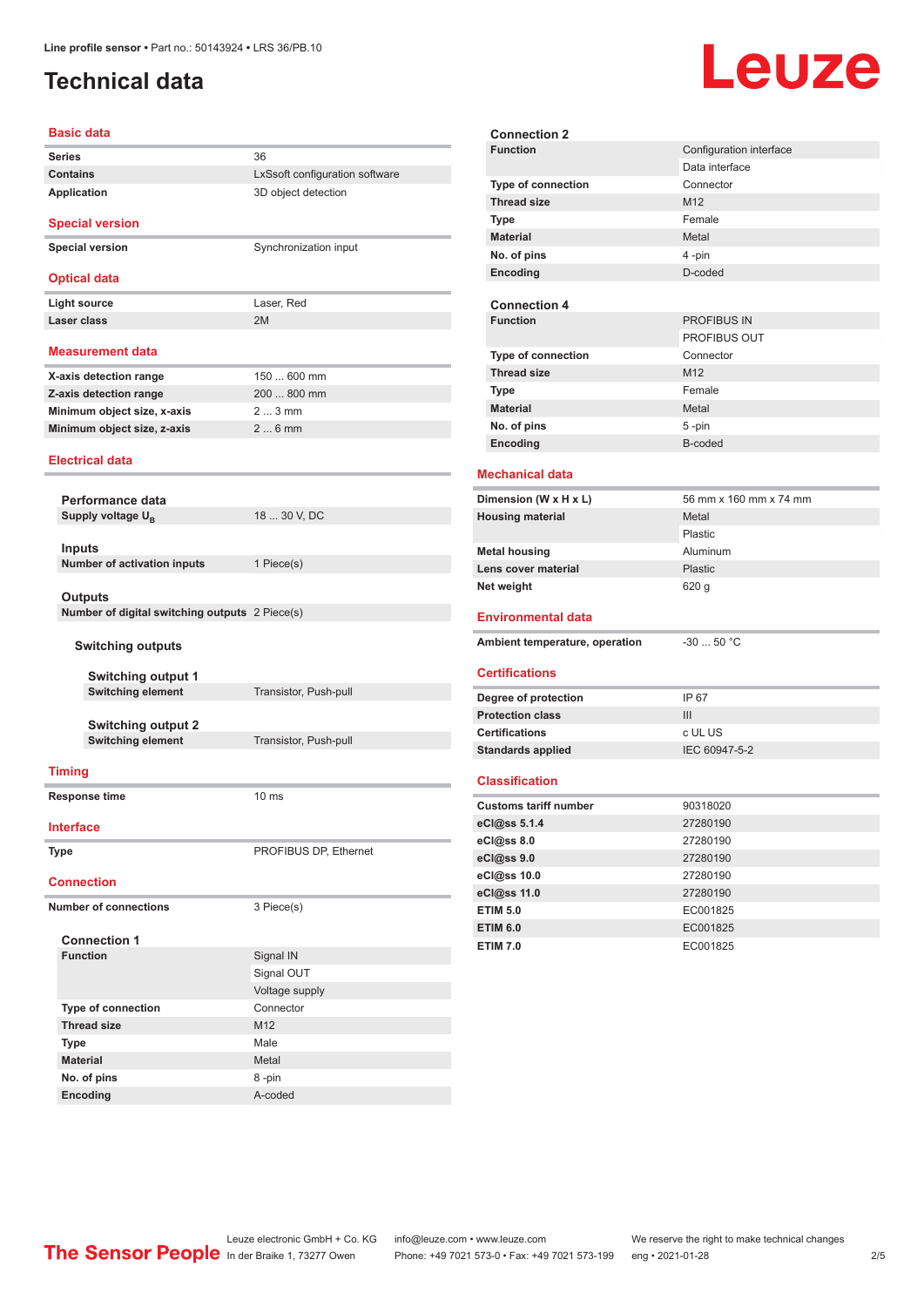## <span id="page-2-0"></span>**Electrical connection**

## Leuze

#### **Connection 1**

| <b>Function</b>           | Signal IN      |
|---------------------------|----------------|
|                           | Signal OUT     |
|                           | Voltage supply |
| <b>Type of connection</b> | Connector      |
| <b>Thread size</b>        | M12            |
| <b>Type</b>               | Male           |
| <b>Material</b>           | Metal          |
| No. of pins               | 8-pin          |
| Encoding                  | A-coded        |

#### **Pin Pin assignment**

| 1              | $V +$            |
|----------------|------------------|
| $\overline{2}$ | IN <sub>1</sub>  |
| 3              | GND              |
| $\overline{4}$ | OUT <sub>1</sub> |
| 5              | IN <sub>2</sub>  |
| 6              | OUT <sub>2</sub> |
| 7              | n.c.             |
| 8              | n.c.             |
|                |                  |

#### **Connection 2**

| <b>Function</b>    | Configuration interface |
|--------------------|-------------------------|
|                    | Data interface          |
| Type of connection | Connector               |
| <b>Thread size</b> | M12                     |
| <b>Type</b>        | Female                  |
| <b>Material</b>    | Metal                   |
| No. of pins        | 4-pin                   |
| Encoding           | D-coded                 |

#### **Pin Pin assignment**

| $\overline{1}$ | Tx+   |
|----------------|-------|
| $\overline{2}$ | $Rx+$ |
| -3             | Tx-   |
| $\overline{4}$ | Rx-   |

#### **Connection 4**

| <b>Function</b>           | PROFIBUS IN         |
|---------------------------|---------------------|
|                           | <b>PROFIBUS OUT</b> |
| <b>Type of connection</b> | Connector           |
| <b>Thread size</b>        | M12                 |
| <b>Type</b>               | Female              |
| <b>Material</b>           | Metal               |
| No. of pins               | $5$ -pin            |
| Encoding                  | B-coded             |

#### **Pin Pin assignment**

|        | VP         |
|--------|------------|
| ,      | A(N)       |
| ີ<br>w | <b>GND</b> |
| л      | B(P)       |
|        | FE.        |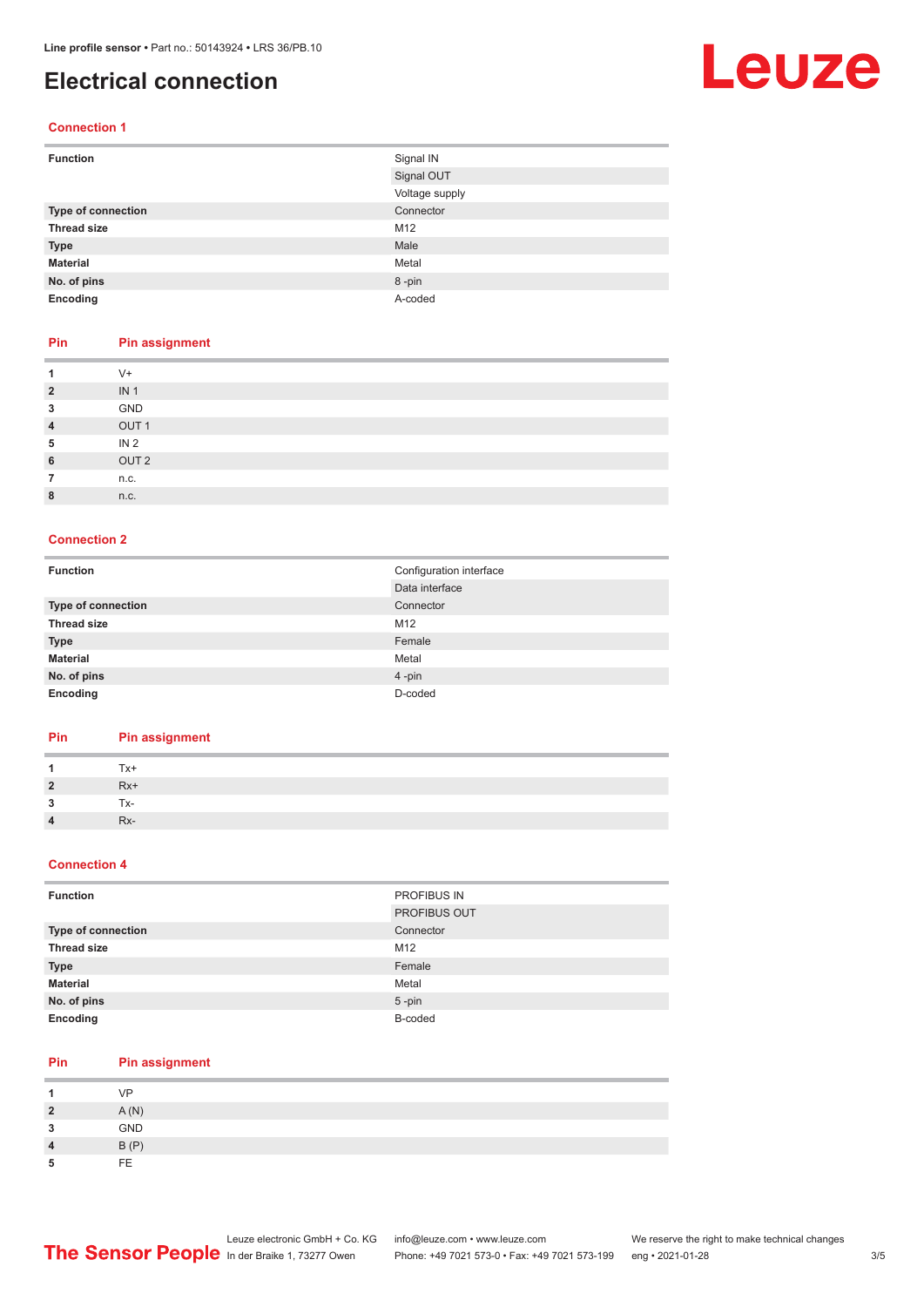### **Accessories**



## Connection technology - Connection cables

|    | Part no. | <b>Designation</b> | <b>Article</b>   | <b>Description</b>                                                                                                                                          |
|----|----------|--------------------|------------------|-------------------------------------------------------------------------------------------------------------------------------------------------------------|
| qq | 50135128 | KD S-M12-8A-P1-050 | Connection cable | Connection 1: Connector, M12, Axial, Female, A-coded, 8-pin<br>Connection 2: Open end<br>Shielded: Yes<br>Cable length: 5,000 mm<br>Sheathing material: PUR |

## Connection technology - Interconnection cables

|          | Part no. | <b>Designation</b>                     | <b>Article</b>        | <b>Description</b>                                                                                                                                                                                                    |
|----------|----------|----------------------------------------|-----------------------|-----------------------------------------------------------------------------------------------------------------------------------------------------------------------------------------------------------------------|
|          | 50125541 | K-DS M12A-8P-<br>0,75m-LxS36-CP        | Configuration cable   | Parameter memory: Yes<br>Connection 1: Connector, M12, Axial, Female, A-coded, 8-pin<br>Connection 2: Connector, M12, Axial, Male, A-coded, 8-pin<br>Shielded: Yes<br>Cable length: 750 mm<br>Sheathing material: PUR |
| 鋞<br>电晶体 | 50135081 | <b>KSS ET-M12-4A-</b><br>RJ45-A-P7-050 | Interconnection cable | Suitable for interface: Ethernet<br>Connection 1: Connector, M12, Axial, Male, D-coded, 4-pin<br>Connection 2: RJ45<br>Shielded: Yes<br>Cable length: 5,000 mm<br>Sheathing material: PUR                             |

## Connection technology - Adapters

| Part no. | <b>Designation</b>       | <b>Article</b> | <b>Description</b>                                                                                                                                                                                                                                                     |
|----------|--------------------------|----------------|------------------------------------------------------------------------------------------------------------------------------------------------------------------------------------------------------------------------------------------------------------------------|
| 50109834 | KDS BUS OUT M12-<br>T-5P | Adapter        | Suitable for: MultiNet Plus, PROFIBUS DP<br>Number of connections: 3 Piece(s)<br>Connection 1: Connector, M12, Axial, Male, B-coded, 5-pin<br>Connection 2: Connector, M12, Axial, Female, B-coded, 5-pin<br>Connection 3: Connector, M12, Axial, Male, B-coded, 5-pin |

## Mounting technology - Rod mounts

| Part no. | <b>Designation</b> | <b>Article</b>  | <b>Description</b>                                                                                                                                                                                                                                                |
|----------|--------------------|-----------------|-------------------------------------------------------------------------------------------------------------------------------------------------------------------------------------------------------------------------------------------------------------------|
| 50121435 | BT 56 - 1          | Mounting device | Functions: Static applications<br>Design of mounting device: Mounting system<br>Fastening, at system: For 12 mm rod, For 14 mm rod, For 16 mm rod<br>Mounting bracket, at device: Clampable<br>Material: Metal<br>Tightening torque of the clamping jaws: $8 N·m$ |